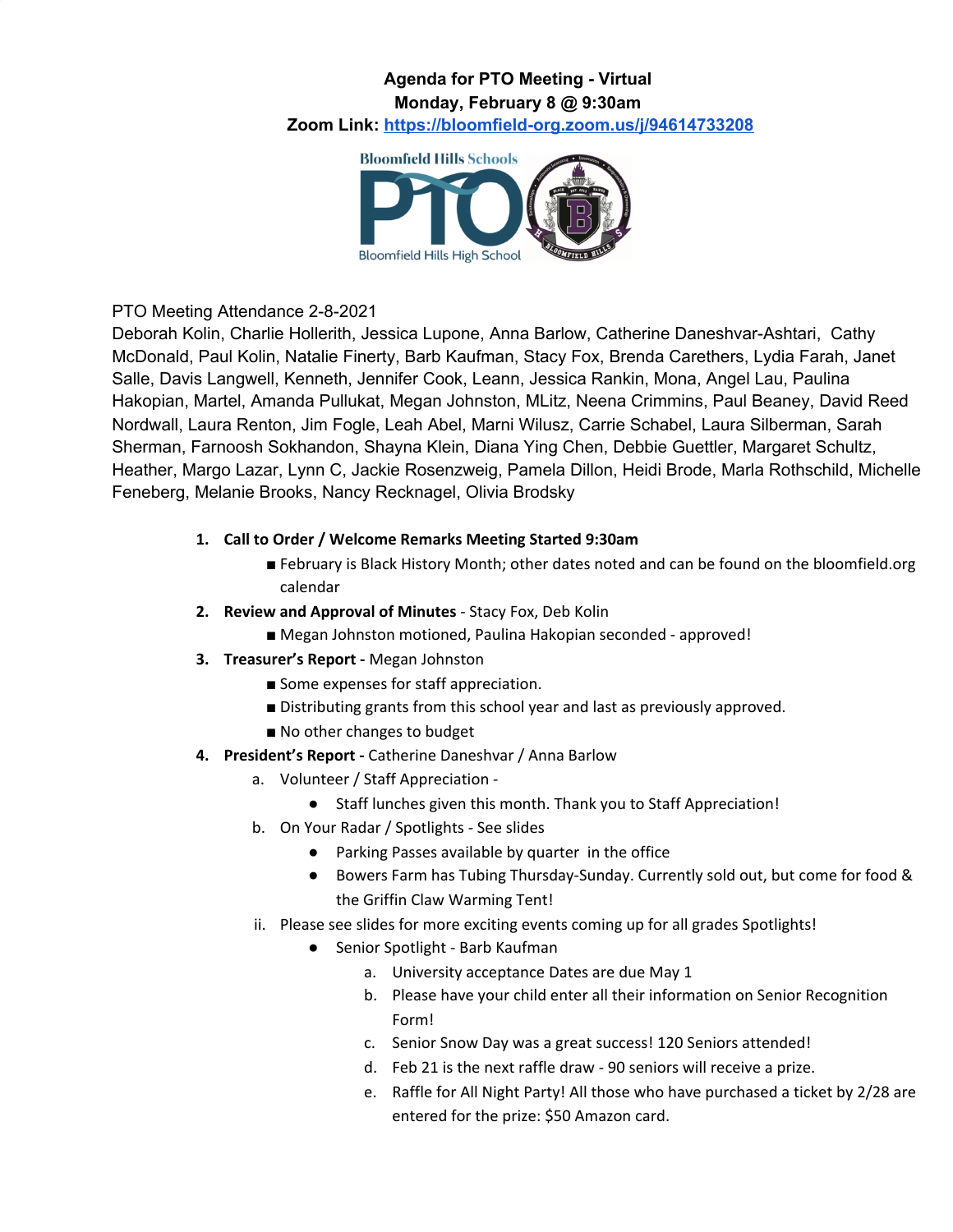f. Italian Dinner Fundraiser 2/12: \$75.00 dinner for 4-5 Only 18 dinners left!

#### **5. Committee Reports**

- a. Bloomfield Youth Assistance (BYA) Paul Kolin
	- Focusing on Awards, looking for worthy students to nominate!
	- Students can nominate other students.
	- Deadline for recognition is Feb 15, 2021
- b. Sports and Clubs Update Paul Kolin
	- Forensics Won First Competition, Robotics moves to transportation building,virtual competitions this year. Newspaper doing virtual newspapers, Student leadership raised \$2100 in can drive, 8 students signed letter of intent to play college sports, DECA Team is competing in States, girls swim finished state meet breaking many records, ski team finished 3rd in districts, Winter Sports are kicking off!
- c. Multicultural Celebration Leah Abel, Catherine Daneshvar
	- Feb 11 @ 11am next committee meeting
	- April 19 participation packet due
	- Thursday, May 27 Multicultural Event! 5:30pm-8pm
	- Many ways for students to get involved!
	- Promotional video viewed 3 more to come!
- d. Social Media Natalie Finerty, Neena Crimmins
	- Please try using the search icon to see if there is already an answer to your question.
	- Photos posted of events as they happen
- e. Student Leadership Laura Silberman, Debbie Guettler
	- Upcoming events: Prom 5/21, UMatter Week Mid-March
	- Change to Color Run/Feastival to Sunday, May 16th
- f. BHHS GET Anna Barlow, Global Education Team
	- Meetings interested? Contact [Mschultz@bloomfield.org](mailto:Mschultz@bloomfield.org)
	- BHHS GET Community Book Club There There by Tommy Orange 2/22 @ 2:45pm all welcome!
- g. Parent Advisory Committee (PAC) Special Education Anna Barlow
	- Check out virtual college fair 2/13, There will be Winter Festive days for DHH and Wing Lake, supporting KidsRead2Kids,PAC Parent meeting is 3/19; March will have a Disability Awareness Day.
- h. Health & Wellness Catherine Daneshvar
	- Make sure your students do their COVID screening daily
	- BioMed Pathways students created flyer and survey for the community to dispel myths and further educate. Please take their survey.
- **6. Principal's Report:** Charlie Hollerith, David Reed-Nordwall, Jessica Lupone,

Cathy McDonald, Jim Fogle, Shayna Klein

- a. New Hybrid Schedule (including Black Hawk Hour)
	- Classes begin at 9:25am, Black Hawk Hour 7:25am-8:35am this is to connect with teachers individually. Seer slide on how to use Black Hawk Hour
- b. Scheduling for 2021/2022 James Fogle, scheduling for 2021/22 is tentative.
	- First week of March class selection will go out.
	- Selections will be online registration.
	- 3/3 7pm Incoming 9th grade parent orientation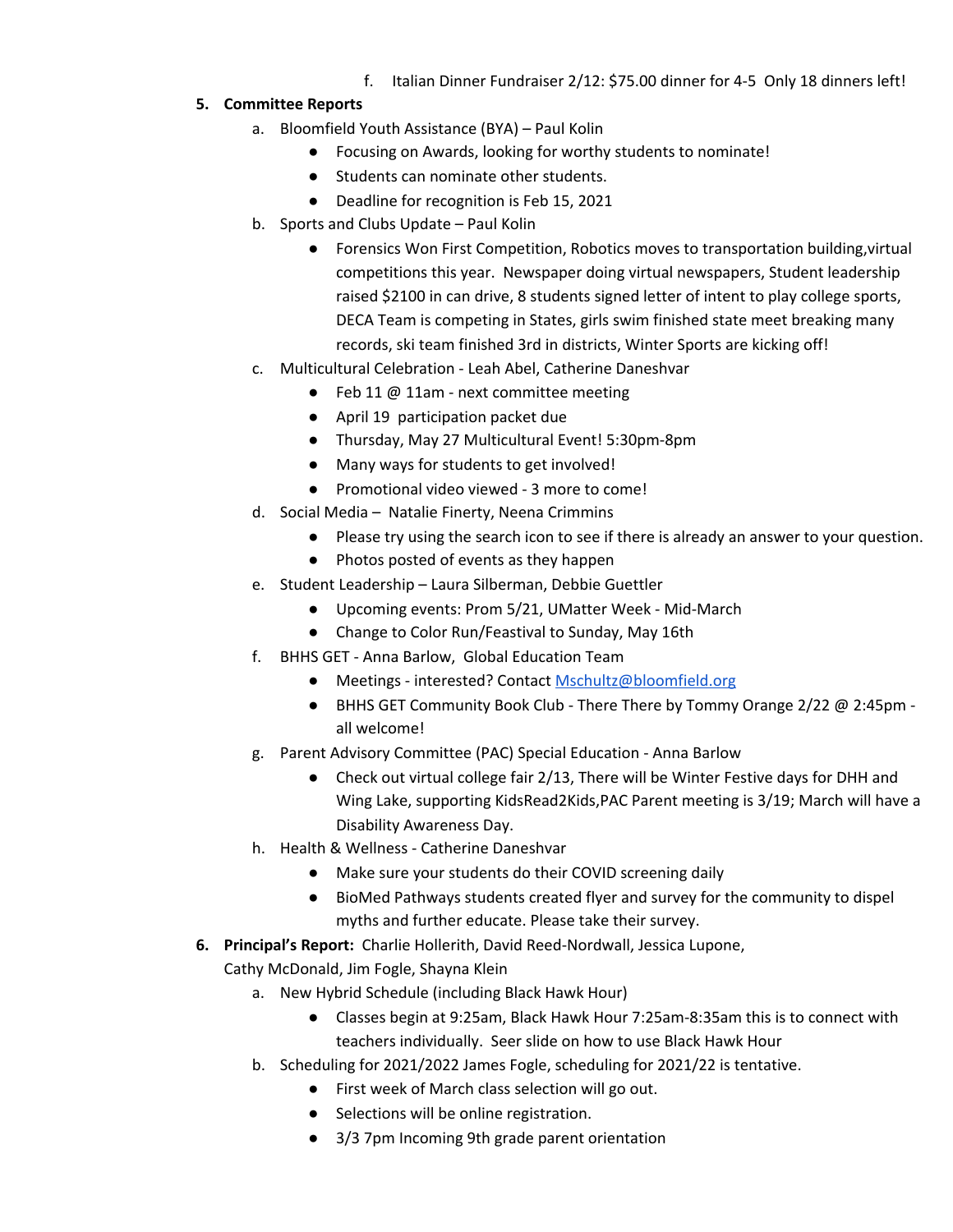- Visiting middle school students: 3/15 East Hills, 3/16 BHMS, 3/17 WHMS
- Parent meetings 3/22 East Hills, 3/23 BHMS, 3/24 WHMS
- c. MYP
	- Update to calendar in this week's Black Hawk Broadcast
	- Will be different from previous years; no adjudication process or celebration
- d. Future Projects
	- Virtual LC online courses to be taught by Bloomfield teachers will be offered next year. Not all classes offered; specific classes that are not usually offered in the classroom will be available.
	- Engineering & STEAM is going to be added as an Educational Pathway. Fall of 2022/23.

#### **7. Special Guest - Margaret Schultz**

- a. SEL Implementation-
	- Check-ins with students & staff.
	- Every student has 30 minutes a week SEL curriculum in classes.
- b. Student Equity Council
	- Webinars See slide
	- Students meet with the Board President & Superintendent to work on District level with issues relating to Equity. Created a resolution to eradicate racism for district.
	- Students created presentations for Person a Day for Black History Month for K-8
	- Working on "fishbowl" activity where students can be seen in a safe environment discussing real life experiences and issues. This will be taken to middle schools.
	- Students creating teaching guides for the staff.
	- Creating a new way to report hate and bias.
- **8. PTO Contact / Membership / Meetings**
	- **March 8, 2021 Last evening meeting 7pm**
- **9. Old Business/New Business - None**

**Meeting adjourned 10:40am**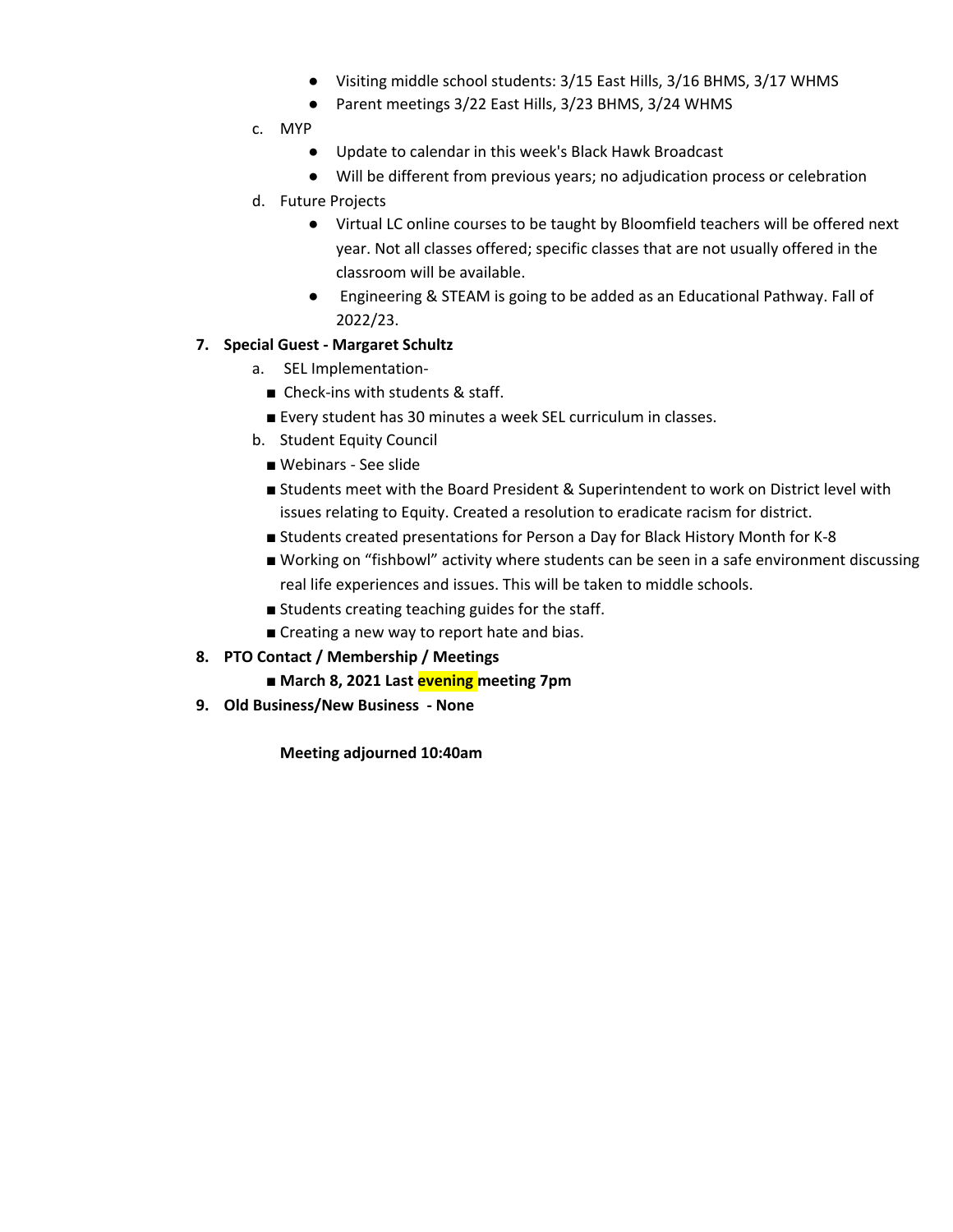# **Important Dates**

## *These are current at this time; please look out for updates as all are subject to change*

| <b>February</b> |                                                                     |
|-----------------|---------------------------------------------------------------------|
| 2/8             | PTO Meeting - virtual - 9:30-11 AM                                  |
| 2/8             | BHHS GET Meeting-2:45pm                                             |
| 2/12            | Half Day K-12 - dismissal @ 11am                                    |
| 2/15            | No School                                                           |
| $2/19-21$       | Virtual Theater: Imaginary Invalid                                  |
| 2/22            | BHHS GET Community Book Club - There There by Tommy Orange @ 2:45pm |
| 2/25            | Restorative Practice Webinar with Bill Boyle @ 9-11am               |
| $2/26 - 28$     | Virtual Theater: Pirates of Penzance                                |
| 2/26            | IBDP Art Show - virtual - thru 3/5                                  |
| <b>March</b>    |                                                                     |
| 3/1             | 7:30 a.m. - National Honor Society (NHS) Applications DUE           |
| 3/3             | IB Diploma Programme - all grades - Parent Meeting @ 6-7pm          |
| 3/3             | Class of 2025 Parent Meeting @ 7-9pm                                |
| 3/4             | Family Connections @ 7:30pm on Zoom                                 |
| 3/8             | PTO Meeting - virtual - 7:00-8:30 PM                                |
| 3/10            | Progress Conferences - virtual                                      |
| 3/15            | Spring Sports Begin - Tryouts or Practice                           |
| $3/15-19$       | <b>U Matter Week</b>                                                |
| 3/26            | Half Day K-12 - dismissal @ 11am                                    |
| $3/29-4/2$      | No School - Spring Break                                            |
| <u>April</u>    |                                                                     |
| 4/8             | Family Connections @ 7:30pm on Zoom                                 |
| 4/12            | PTO Meeting - virtual - 9:30-11 AM                                  |
| 4/13            | Testing for grades 9 & 11 : No school for grades 10 & 12            |
| 4/22            | National Honor Society (NHS) Induction Ceremony TBD                 |
| <b>May</b>      |                                                                     |
| $5/1-9$         | Man in Nature Trip                                                  |
| $5/3 - 14$      | AP Exams                                                            |
| 5/6             | Family Connections @ 7:30pm on Zoom                                 |
| 5/13            | No School                                                           |
| $5/13-15$       | Spring Play : Into the Woods                                        |
| 5/17            | PTO Meeting - virtual - 9:30-11 AM                                  |
| 5/21            | Senior Prom @ RoosterTail - 6:30-11pm                               |
| $5/24 - 28$     | <b>Senior Final Exams</b>                                           |
| 5/25            | College 101 - 6:30-8pm                                              |
| 5/27            | Multicultural Celebration @ 5:30-8pm                                |
| 5/28            | Half Day K-12 - dismissal @ 11am                                    |
| 5/28            | LAST DAY OF SCHOOL FOR SENIORS!                                     |
| 5/31            | No school - Memorial Day                                            |
| <b>June</b>     |                                                                     |